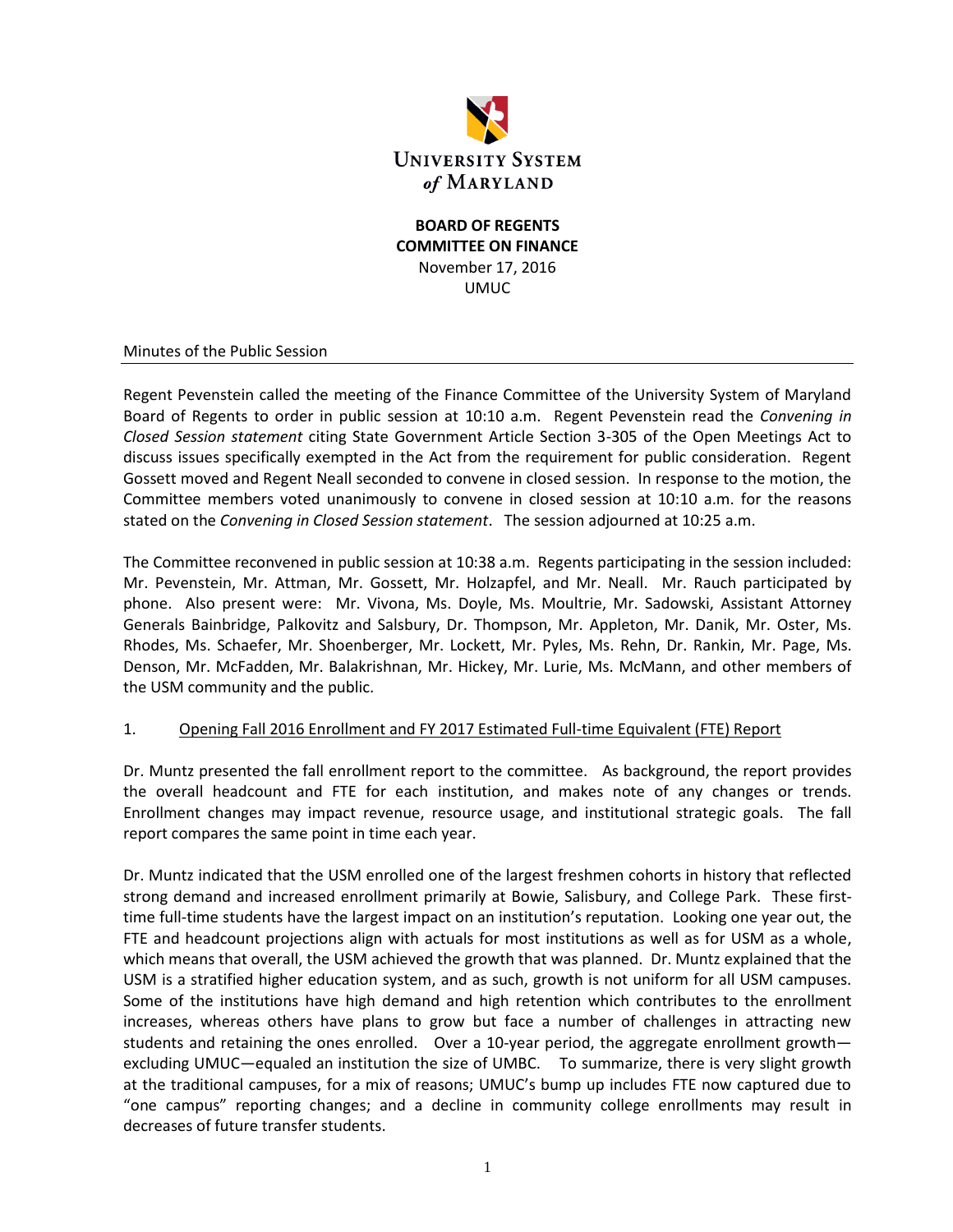#### **The Report was accepted for information purposes.**

[The presentation is available online http://www.usmd.edu/regents/agendas/fc20161117]

#### 2. Coppin State University: Facilities Master Plan Update

President Thompson presented the master plan, opening with a statement of the University's commitment to offering quality undergraduate and graduate programs in teacher education, liberal arts, health professions, technology, and STEM disciplines. She reviewed Coppin's strategic initiatives, program offerings, sustainability initiatives, and enrollment. Discussed in the plan were renovations to existing academic facilities, including the Percy Julian Science Center, Grace Hill Jacobs Classroom and Parlett Moore Library; new facilities including a living & learning facility and a creative & performing arts center; and infrastructure improvements such as the electrical feeder update project.

Regent Pevenstein thanked Dr. Thompson and her staff, and then reminded committee members that the plan update would be placed on the agenda for consideration for approval at their next meeting.

#### **The Report was accepted for information purposes.**

[The presentation is available online http://www.usmd.edu/regents/agendas/fc20161117]

#### 3. Committee Charge

Regent Pevenstein explained that the Board's Organization and Compensation Committee had asked that each Board committee review and update its charge as appropriate. The Charge of the Finance Committee is located in Article IX, Section 5 of the by-laws. The amended document provides a more comprehensive statement of the portfolio of the Finance Committee. Regent Pevenstein pointed out that many of the items—campus room and board charges; human resources policies and salary structures; and the review of facilities master plans, for example—are items that the committee has handled for decades, but were never formalized in the language. Added to this core, are several items that—for lack of a better term—did not "exist" or were not recognized at the point in time in which the charge was initially drafted. A few examples of these items include: the review of public/private partnerships and initiatives covered under the Board's HIEDA policy; aggregated energy and power purchase agreements and sustainability goals; and the receipt of ICA financial reports. In response to a question about the assignment of responsibilities in the areas of human resources and compensation, Mr. Vivona responded that Committee on Organization and Compensation handles matters of executive compensation, and those falling under the Board's highly compensated personnel policy, while most staff matters full under the purview of the Finance Committee.

#### **The Finance Committee recommended that the Board of Regents approve the amended charge as presented.**

(Regent Pevenstein moved recommendation, seconded by Regent Attman; unanimously approved)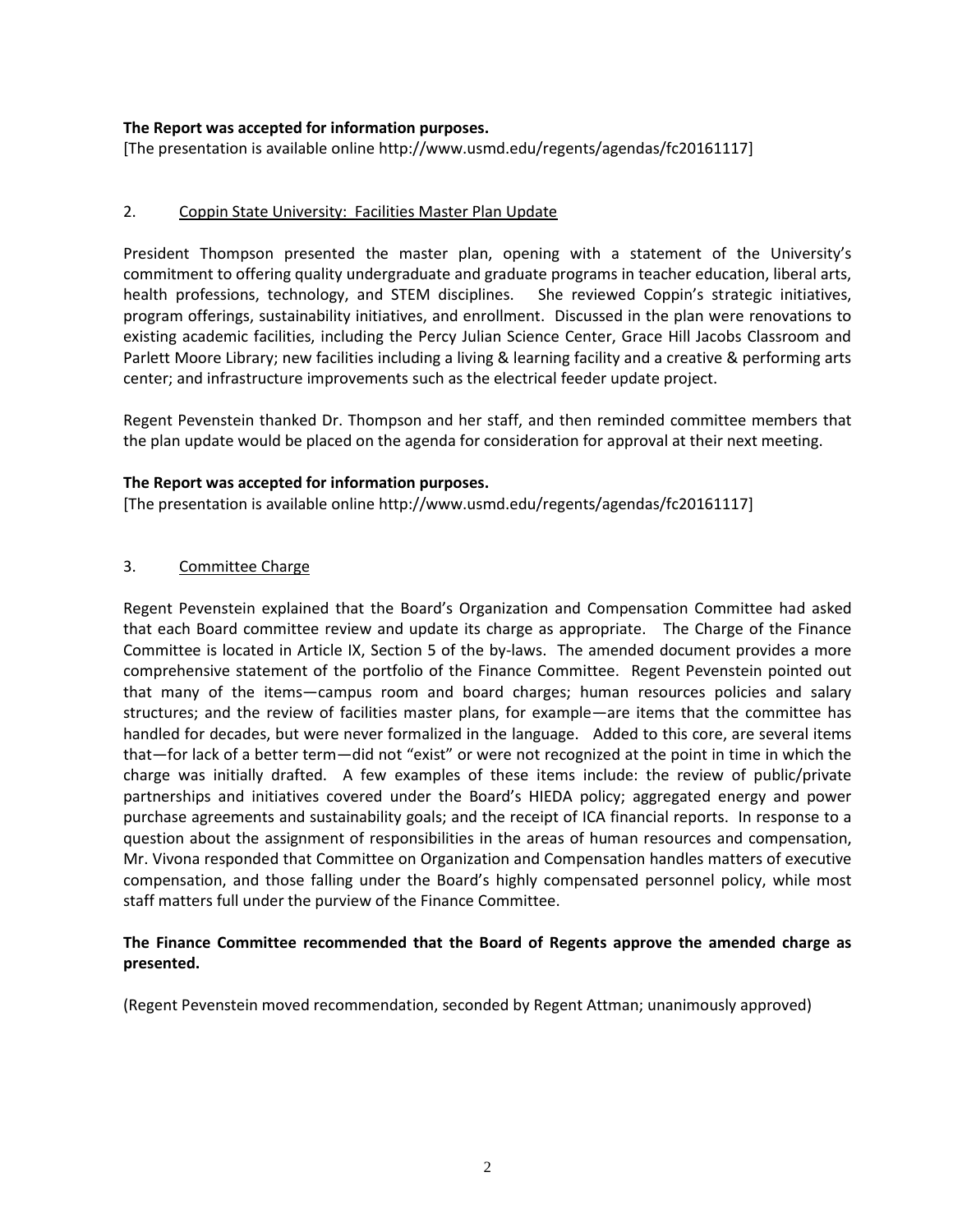# 4. University System of Maryland: Resolution Regarding Designation of Signatories in Connection with Auxiliary Facility and Tuition Revenue Bonds

Regent Pevenstein described the item as a housekeeping matter, intended to streamline the revenue bond issuance process. If approved, the resolution would permit, when necessary, the Vice Chancellor for Administration and Finance to sign the majority of documents associated with each bond issuance. The Chancellor will still be required to sign the system order—the critical document in the bond issuance process—and one that is less time sensitive than many of the other documents. This action will leave the ultimate control of the bond issuance in the hands of the Chancellor, but provide flexibility with other necessary signatures during short turn-around windows of time. It was noted that the Resolution was prepared by bond counsel at Miles & Stockbridge and has been reviewed by the Attorney General's Office.

# **The Finance Committee recommended that the Board of Regents approve the resolution to streamline administrative steps to permit additional flexibility with respect to obtaining signatures when issuing bonds, as presented.**

(Regent Pevenstein moved recommendation, seconded by Regent Gossett; unanimously approved)

### 5. Proposed Revision to Board of Regents Policy VIII-14.00— Policy on Investments and Loans to Maryland-based Businesses that are Affiliated with USM Institutions

Regent Pevenstein stated that the Board's Policy on Investments, initially approved in February 2014, had been revised to accommodate expanded criteria for investments under the newly established USM Early Stage Investment Fund. The proposed revisions would permit investment in companies that are founded by USM faculty, students, or recent graduates, along with companies located in USM incubators, research parks, or RISE Zones. The proposed revisions will also strengthen provisions related to conflicts of interest, approvals, and reporting in the initial policy. Regent Attman enthusiastically referred to the initiative as an exciting undertaking by the System which will go a long way toward keeping young companies in the State of Maryland. Jim Hughes described the effort as one of several underway in the State to address resource needs of young companies in the State of Maryland.

# **The Finance Committee recommended that the Board of Regents approve the revisions to the Policy on Investments and Loans to Maryland-based Businesses that are Affiliated with USM Institutions, as presented.**

(Regent Attman moved recommendation, seconded by Regent Gossett; unanimously approved)

# 6. University of Maryland, Baltimore: Demolition of three structures located at 114 – 120 North Greene Street, Baltimore, Maryland

Regent Pevenstein summarized the item. The University is seeking approval to demolish three structures located on N. Greene Street in-between W. Fayette and Lexington Streets. The buildings are currently vacant and have never been occupied by the University. Regent Pevenstein added that they are costly to maintain and stabilize.

**The Finance Committee recommended that the Board of Regents approve the University's request for the demolition of the structures located at 114 – 120 North Greene Street, Baltimore, Maryland.**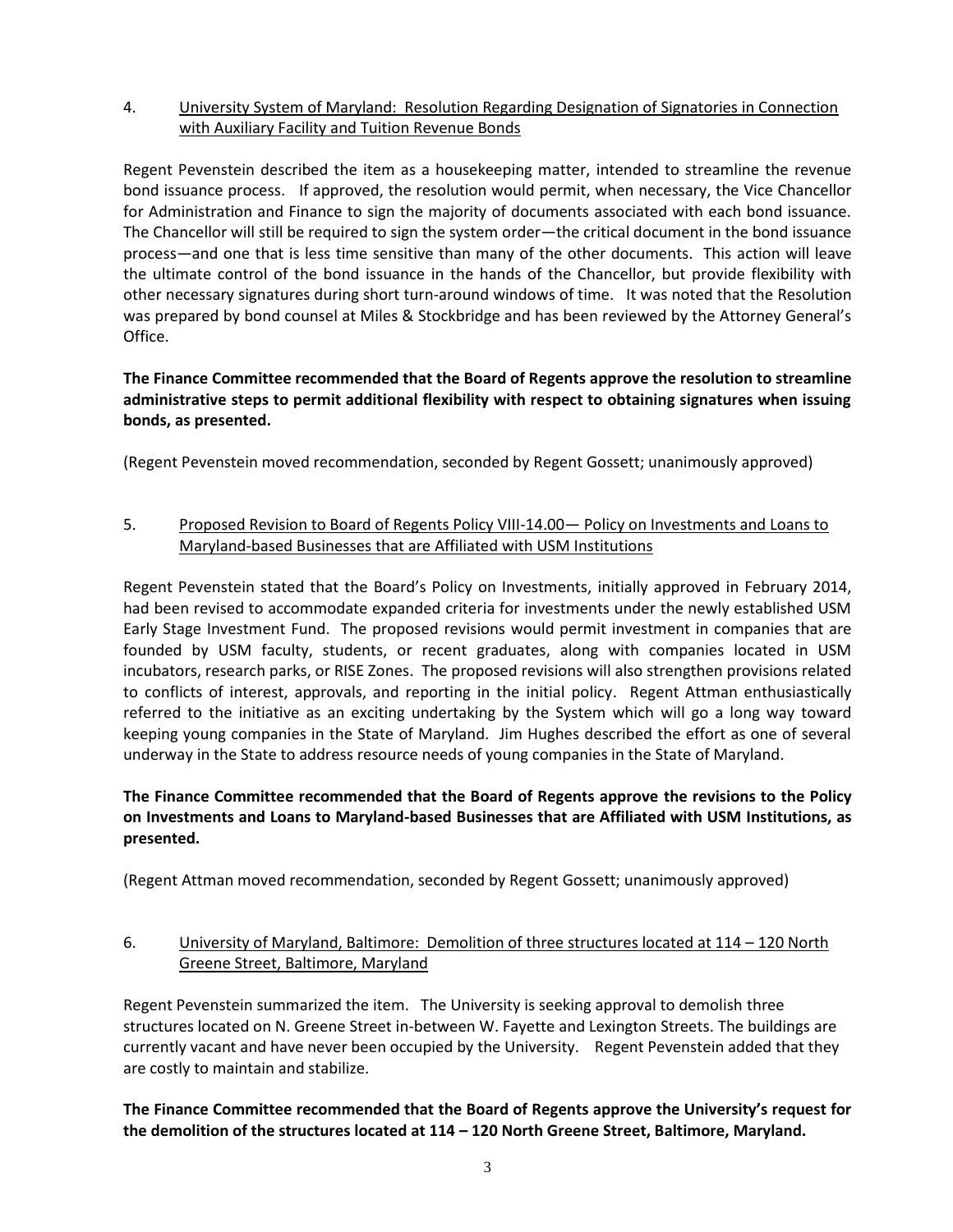(Regent Gossett moved recommendation, seconded by Regent Attman; unanimously approved)

### 7. University of Maryland, Baltimore County: Food Service Contract Amendment

Regent Pevenstein indicated that UMBC is seeking to exercise the remaining 1-year option and extend for five more years a contract with its current contractor, the Chartwells Division of Compass Group USA. The contractor submitted an unsolicited proposal to the campus for a 5-year extension which included a capital investment of four million dollars. After review by the campus leadership and discussions with many student association groups, UMBC would like to proceed with amending the current contract, valued at approximately \$76.8 million.

# **The Finance Committee recommended that the Board of Regents approve for the University of Maryland, Baltimore County to amend the contract with Compass Group USA, Inc. by and through its Chartwells Division through June 30, 2023 in the 6-year amount of approximately \$76,800,000 to commence on July 1, 2017.**

(Regent Pevenstein moved recommendation, seconded by Regent Gossett; unanimously approved)

- 8. Towson University: Increase Authorization for University Union Addition and Renovation
- 9. Towson University: Increase Authorization for Recreation Building Phase 2-Burdick Addition
- 10. Towson University: Increase Authorization for Residence Tower Renovation

Regent Pevenstein asked Mr. Oster, vice president at Towson University, to address the final three items on the agenda. In the case of the Union, Mr. Oster explained that the University wants to build a "welcome center" in the facility, adding about 8,000 gross square feet. Currently, the enrollment marketing function is tucked away on the 4<sup>th</sup> floor of the West Village Commons, which is not an ideal place on campus versus the central location of the Union. During the renovations of the second two projects, Mr. Oster acknowledged that they ran into some issues during construction, including rock, which added a significant cost. For the residence tower, the University desires to improve the outer skin on the building in an effort to make it a more efficient and attractive building.

**The Finance Committee recommended that the Board of Regents approve for Towson University an increase in project authorization, as detailed in the individual agenda items, for each of the three projects.**

(Regent Gossett moved recommendation, seconded by Regent Attman; unanimously approved)

The meeting was adjourned at 11:48 a.m.

Respectfully submitted,

Robert L. Pevenstein Chairman, Committee on Finance